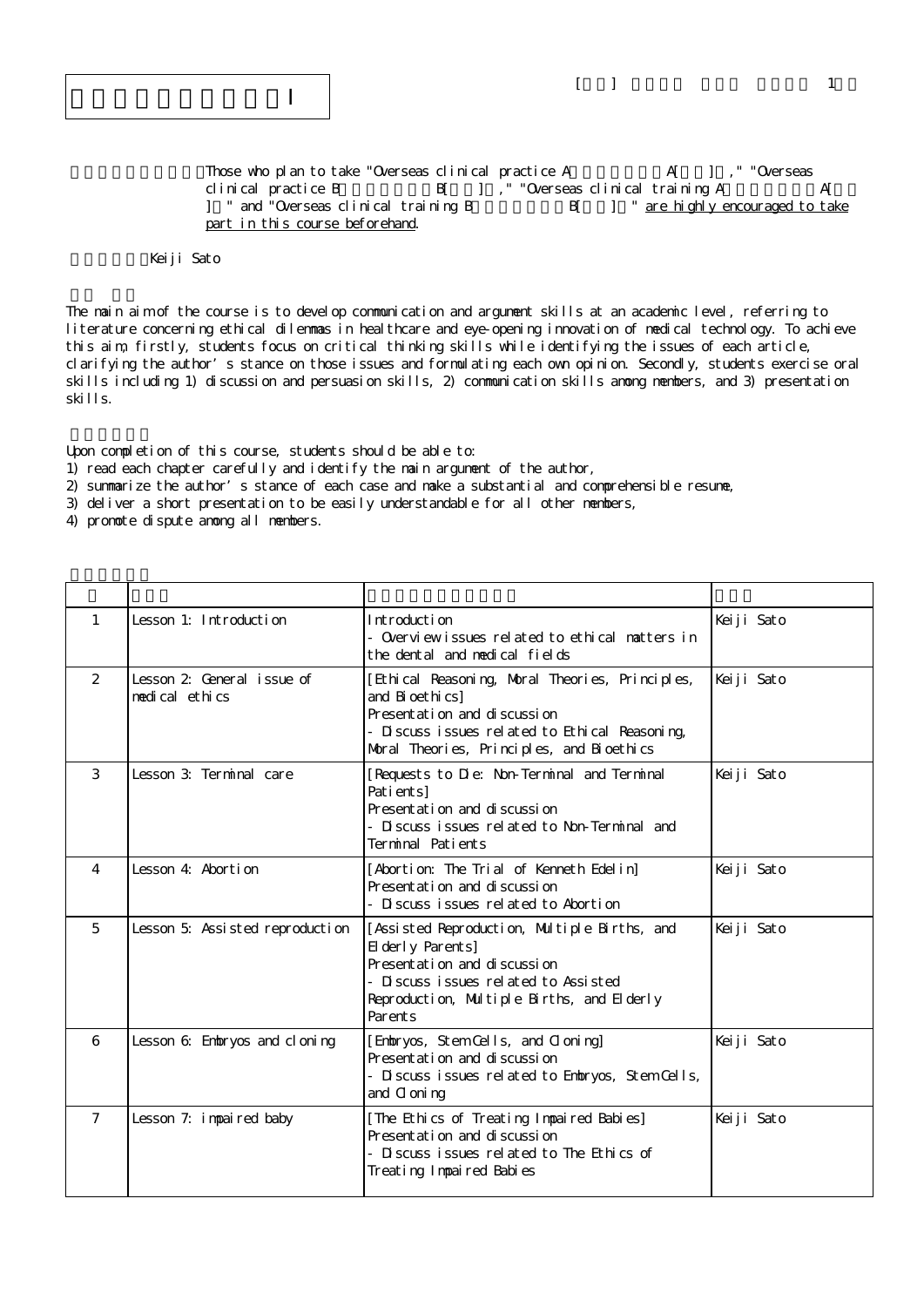| 8  | Lesson 8: animal experiment                  | [Medical Research on Animals]<br>Presentation and discussion<br>- Discuss issues related to Medical Research on<br>Animals                                                                | Keiji Sato |
|----|----------------------------------------------|-------------------------------------------------------------------------------------------------------------------------------------------------------------------------------------------|------------|
| 9  | Lesson 9. vul nerability of human<br>bei ngs | [Medical Research on Vulnerable Human Subjects]<br>Presentation and discussion<br>- Discuss issues related to Medical Research on<br>Vul nerable Human Subjects                           | Keiji Sato |
| 10 | Lesson 10 organ transplants 1                | [Surgeons' Desire for Fame and Ethics of First<br>Transplants]<br>Presentation and discussion<br>- Discuss issues related to Surgeons' Desire for<br>Fame and Ethics of First Transplants | Keiji Sato |
| 11 | Lesson 11: organ transplants 2               | [Just Distribution of Organs: God Committee and<br>Personal Responsibility]<br>Presentation and discussion<br>- Discuss issues related to Distribution of<br>Cr gans                      | Keiji Sato |
| 12 | Lesson 11: organ transplants 2               | [Usi ng One Baby for Another: Babi es Fae,<br>Gabriel, & Theresa, and Conjoined]<br>Presentation and discussion<br>- Discuss issues related to Using One Baby for<br>Anot her             | Keiji Sato |
| 13 | Lesson 13: LGBT                              | [Ethi cal Issues of Intersex and Transgender<br>Per sons]<br>Presentation and discussion<br>- Discuss issues related to Intersex and<br>Transgender Persons                               | Keiji Sato |
| 14 | Lesson 14: Controlling of gene               | [Ethical Issues in Testing for Genetic Disease]<br>Presentation and discussion<br>- Discuss issues related to Testing for Genetic<br>Di sease                                             | Keiji Sato |
| 15 | Lesson 15: Conclusion                        | Concl usi on<br>- Summarize opinions of various Medical Ethical<br><i>i</i> ssues                                                                                                         | Keiji Sato |

An academic assessment is as follow discussion skills (20%), creating skills of resume (30%), presentation skills (30%) and reading skills (20%).

Textbook will be distributed by the instructor.

※授業実施形態は、各学部(研究科)、学校の授業実施方針による

Handouts and exercises will be prepared by the instructor. It is required for students to attend the class actively. We have many group-vorks. You must show your opinions and transfer them to others in English. Therefore, it is recommended for students to have strong will toward the class and at least minimum English speaking skills.

Note: The course will be conducted in English. To run the course smoothly, take a time to read each chapter carefully and prepare for subjects for discussion. One of members makes a resume and delivers a short presentation in each lecture. All members should actively engage in disputes. For more detailed information, make contact with the course's instructor and send a message to the following e-mail address (keiji\_sato@hoku-iryo-u.ac.jp).

 $($